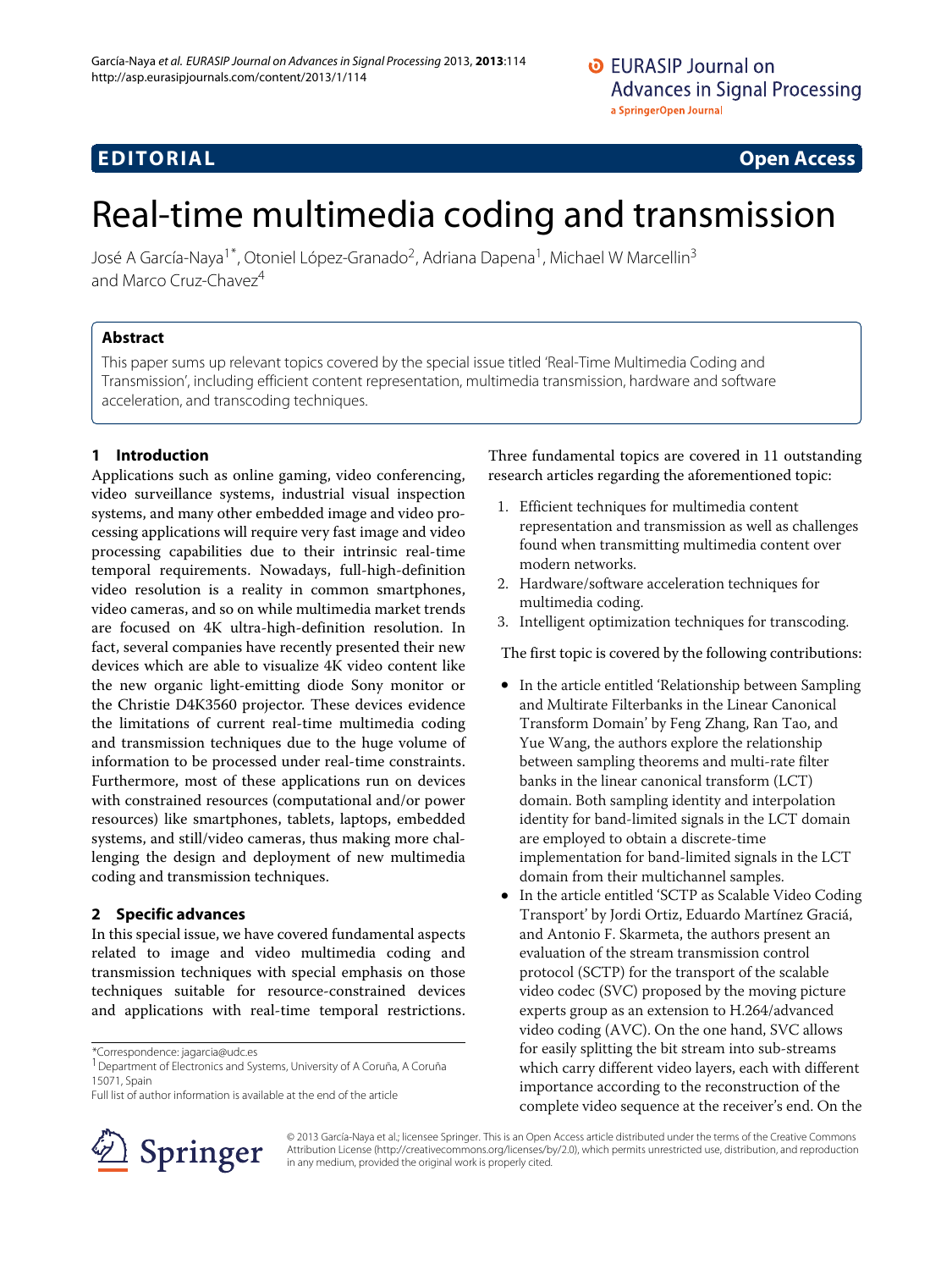other hand, SCTP includes features such as the multi-streaming and multi-homing capabilities, thus permitting robust and efficient transportation of the SVC layers. Simulations show that CMT-SCTP outperforms transmission control protocol and real-time transmission protocol in error-prone networking environments.

- In the article entitled 'Evaluation of H.264/AVC over IEEE 802.11p Vehicular Networks' by Ismael Rozas-Ramallal, Tiago M. Fernández-Caramés, Adriana Dapena, and José A. García-Naya, the authors present an FPGA-based testbed developed for evaluating H.264/AVC video transmission over vehicular networks. The testbed covers some of the most common situations in vehicle-to-vehicle and roadside-to-vehicle communications, and it is highly flexible, allowing for the performance evaluation of different vehicular standard configurations. In order to improve the received video quality performance, the authors propose to substitute the convolutional channel encoder used in IEEE 802.11p for a low-density parity-check code encoder.
- In the article entitled 'Scheduling Schemes with Adaptive Blind Detection for Code Reuse in Multiuser MIMO Systems' by Horacio Mendoza and Graciela Corral-Briones, the authors study the performance improvement of using jointly opportunistic scheduling of multi-users and interference cancellation together with adaptive multi-user detection techniques for enabling the utilization of the same set of spreading codes to transmit two data streams in closed-loop multi-user MIMO systems. Results show that the performance of an adaptive blind receiver is not degraded when scheduled users share the same spreading code.
- In the article titled 'Research on Mud Pulse Signal Data Processing in MWD' by Bing Tu, De Sheng Li, En Huai Lin, and Miao Miao Ji, the authors introduce the so-called measure while drilling (MWD) system including the data transmission format for the underground mud pulse signal. MWD is a well-known technique in oil and gas exploration and consists of providing data measurements to guide the drilling process similarly to the data provided to a pilot by flight instrumentation. In this work, the authors propose a set of algorithms to reduce noise and interference disrupting the so-called mud pulse signals, i.e., the wireless signals employed for communication between the sensors located close to the drilling machinery and the so-called ground-collection box, which is in charge of processing all received data. The proposed algorithms were tested satisfactorily by means of simulations and also in an oil field in the north of China.

In addition to channel and network optimization techniques for multimedia transmission, both hardware and software acceleration techniques for multimedia coding have also been covered in this special issue. This topic is discussed in the following articles:

- The authors Vicente Galiano, Otoniel López, Manuel P. Malumbres, and Héctor Migallón in the article entitled 'Multicore-based 3D-DWT Video Encoder' present a three-dimensional discrete wavelet transform (3D-DWT) video encoder based on a fast run-length coding engine. Furthermore, the authors introduce several multi-core optimizations to speed up the 3D-DWT computation. Results show that the proposed encoder obtains good rate/distortion results for high-resolution video sequences with nearly in-place computation using only the memory needed to store a group of pictures while being able to compress a full HD video sequence in real time.
- In the article entitled 'Multi-GPU based on Multicriteria Optimization for Motion Estimation System' by Carlos Garcia, Guillermo Botella, Fermin Ayuso, Manuel Prieto, and Francisco Tirado, the authors present a graphics processing unit (GPU)-based version of a neuromorphic motion estimation algorithm with low memory consumption. An evolutionary algorithm was used to find the best configuration, which is a trade-off solution between consumption of resources, parallel efficiency, and accuracy. Both a grain level (by means of multi-GPU systems) and a finer level (by data parallelism) have been exploited in the proposed solution.
- Finally, Kuang-Shyr Wu in the article entitled 'A Secret Image Sharing Scheme for Light Images' presents a new *(r*, *n)*-threshold secret image sharing scheme with low information overhead for images having a low distortion rate, being more applicable for light images. In the proposed solution, a secret image is encoded into <sup>n</sup> noise-like shadow images to satisfy the condition that any  $r$  of the  $n$  shadow images (also denoted as shares) can be used to reveal the secret image, whereas no information on the secret can be revealed from any *r* −1 or fewer shadow images. The proposed method reduces the size of the shadow images for further storage or transmission.

With respect to the intelligent optimization for transcoding topic, it has been covered by the following articles:

• In the article entitled 'Region-of-Interest Determination and Bit-rate Conversion for H.264 Transcoding' by Shu-Fen Huang, Mei-Juan Chen, Kuang-Han Tai, and Mian-Shiuan Li, the authors present a video bit-rate transcoder for the baseline